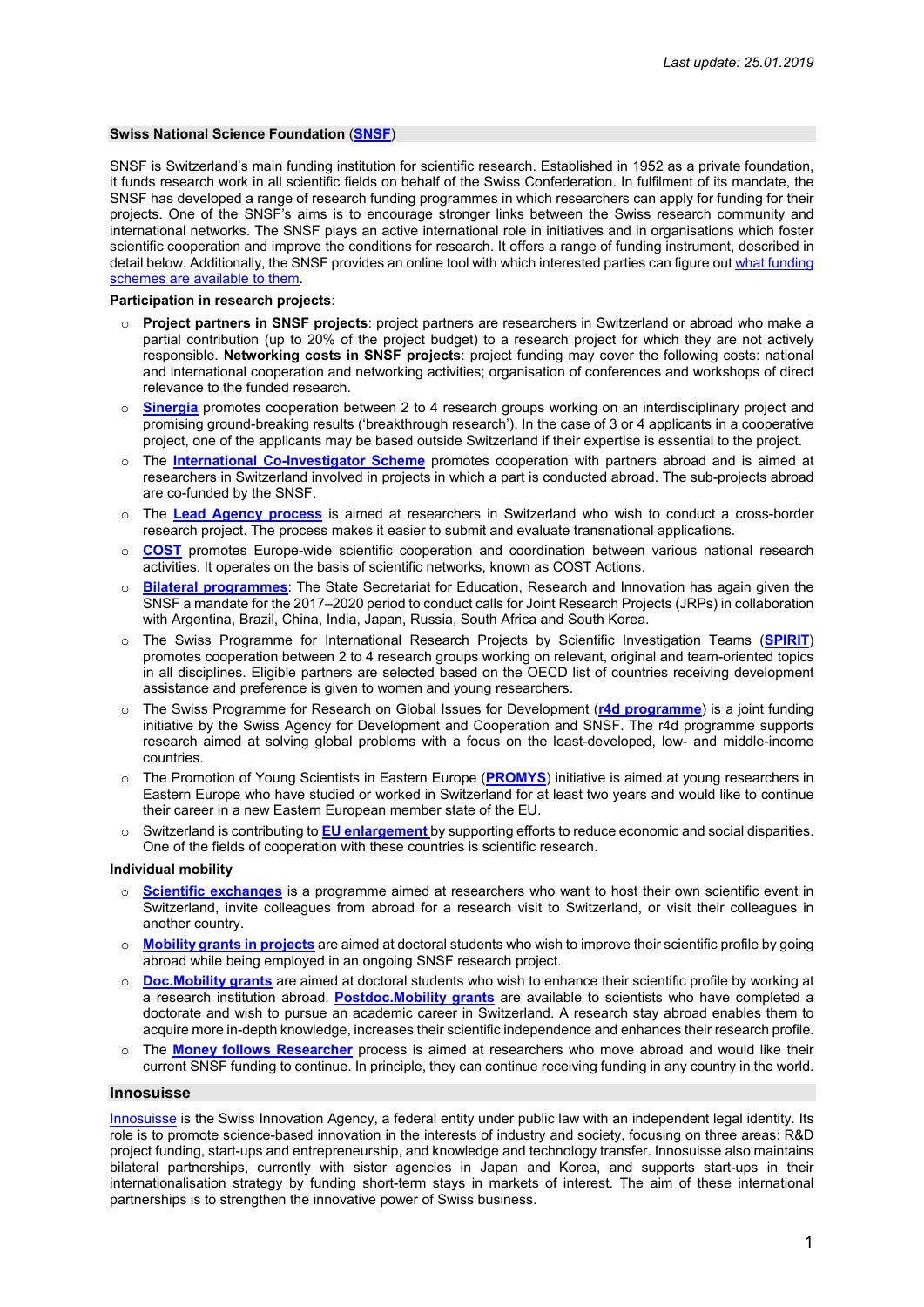- o [Internationalisation](https://www.innosuisse.ch/inno/de/home/go-global/market-entry-camps.html) camps: Market Validation or Market Entry Camps in USA [\(San Francisco, Boston, New](https://www.swissnexsanfrancisco.org/innosuisse/)  [York\)](https://www.swissnexsanfrancisco.org/innosuisse/), China (Shanghai), India (Bangalore), UK [\(London, Cambridge, Oxford\)](https://www.eda.admin.ch/countries/united-kingdom/en/home/representations/embassy-in-london/embassy-tasks/sci-tech-edu/cticampuk.html), Brazil (Rio de Janeiro, São Paolo).
- o [International research](https://www.innosuisse.ch/inno/de/home/go-global/internationale-forschungsnetzwerke.html) networks: Calls
- o [Enterprise Europe Network \(EEN\)](https://www.innosuisse.ch/inno/de/home/go-global/een.html)
- $\circ$  [EUREKA](https://www.innosuisse.ch/inno/en/home/go-global/EUREKA.html) is an initiative independent of the European Commission's framework programmes that promotes cross-border cooperation projects conducting market-oriented industrial research and development. The initiative aims to boost European competitiveness.
- o Under the [Eurostars](https://www.innosuisse.ch/inno/en/home/go-global/eurostars-2--unterstuetzung-fuer-kmu.html) 2 programme, small and medium-sized enterprises (SMEs) can further develop their products or services together with partner firms or research teams at the international level. The purpose of Eurostars 2 is to underpin the competitiveness of innovative companies in new or existing value-creation chains. The initiative is mainly aimed at SMEs that invest a substantial part of their revenues in R&D.
- o The [AAL](https://www.innosuisse.ch/inno/en/home/go-global/aal--hoehere-lebensqualitaet-fuer-aeltere-menschen-.html) programme is being conducted in cooperation with the EU under article 185 of the Treaty on the Functioning of the European Union. The AAL member countries provide national funding for project financing and the European Commission contributes additional money from Horizon 2020. The planned total volume of funding for the 2014-2020 period amounts to roughly EUR 600 million.

## **[Government Excellence Scholarships](https://www.sbfi.admin.ch/sbfi/de/home/bildung/stipendien/eskas.html)**

Each year the Swiss Confederation awards **[Government Excellence Scholarships](https://www.sbfi.admin.ch/sbfi/de/home/bildung/stipendien/eskas.html)** to promote international exchange and research cooperation between Switzerland and over 180 countries. Grant recipients are selected by the awarding body, the Federal Commission for Scholarships for Foreign Students (FCS). The Swiss Government Excellence Scholarships are aimed at young researchers from abroad who have completed a master's degree or PhD and at foreign artists holding a bachelor's degree.

#### **swissnex**

**[swissnex](https://www.swissnex.org/)** is the Swiss global network responsible for developing relations in education, research and innovation (ERI). Stationed in around 20 of the most innovative countries in the world, its role is to promote networking for Swiss players in ERI and to help them to participate in the global exchange of knowledge, ideas and talent. The five swissnex locations and their outposts cooperate with the twenty or so **science counsellors** in the Swiss embassies, helping to position Switzerland as a global leader in innovation.

## **EU Framework Programmes for Research and Innovation [\(FPs](https://www.sbfi.admin.ch/sbfi/de/home/themen/internationale-forschungs--und-innovationszusammenarbeit/forschungsrahmenprogramme-der-europaeischen-union.html))**

The **EU [FPs](https://www.sbfi.admin.ch/sbfi/de/home/themen/internationale-forschungs--und-innovationszusammenarbeit/forschungsrahmenprogramme-der-europaeischen-union.html)** are the European Union's main instruments for implementing its common scientific and innovation policy. The latest generation, Horizon 2020 - the EU Framework Programme for Research and Innovation, began on 1 January 2014, and is the eighth of its kind. This programme runs until 2020 and has a total budget of around EUR 80 billion. In general, any legal entity based in any state and any international organisation can take part in an FP. However, not everyone is automatically entitled to funding. Thanks to agreements between the EU and individual governments, countries can now enjoy the status of associated country [\(AC\)](http://ec.europa.eu/research/participants/data/ref/h2020/grants_manual/hi/3cpart/h2020-hi-list-ac_en.pdf), in which organisations have equal funding status to those in EU member states [\(MS\)](https://ec.europa.eu/research/participants/data/ref/h2020/other/wp/2018-2020/annexes/h2020-wp1820-annex-a-countries-rules_en.pdf). Under some circumstances, participants from other countries (third countries (TC)) may also be awarded EU funding.

# **International research organisations**

**International research organisations** set up and run the world's best performing research infrastructures, centres of major scientific and technological developments. This is why the Swiss government concludes international agreements to secure Switzerland's participation in international research organisations, creating conditions under which Swiss researchers can cooperate internationally. Switzerland is a member of eight international research organisations which conduct experiments and operate high-level research infrastructures in their given scientific field.

### **Bilateral cooperation programmes**

In agreement with swissuniversities, six [leading](https://www.sbfi.admin.ch/sbfi/de/home/themen/internationale-forschungs--und-innovationszusammenarbeit/bilaterale-programme.html) houses have been appointed to be responsible for the bilateral programmes in a particular region of the world, receiving financial support from SERI:

- o North Africa and Near East: University of Applied Sciences Western Switzerland [HES-SO,](https://www.hes-so.ch/fr/leading-house-mena-10324.html)
- o Sub-Saharan Africa: Swiss Tropical and Public Health Institute [Swiss TPH](https://www.swisstph.ch/en/research-we-do/leading-house/) in collaboration with the [University of](https://www.unibas.ch/en/University/Administration-Services/The-President-s-Office/National-and-International-Cooperation/International-Relations/Joint-Programs/Swiss-African-Research-Cooperation.html) Base
- Latin America: University of St Gallen [\(HSG\)](https://cls.unisg.ch/de/research/leading-house)<br>○ East and South East Asia: ETH Zurich
- East and South East Asia[: ETH Zurich](https://www.ethz.ch/en/the-eth-zurich/global/funding-opportunities/swiss-bilateral-programmes.html)
- o Russia and CIS member states: [University of](http://unige-leadinghouse.ch/) Geneva
- Indian subcontinent and Iran: Zurich University of Applied Sciences [ZHAW](https://www.zhaw.ch/en/research/leading-house-south-asia-and-iran/)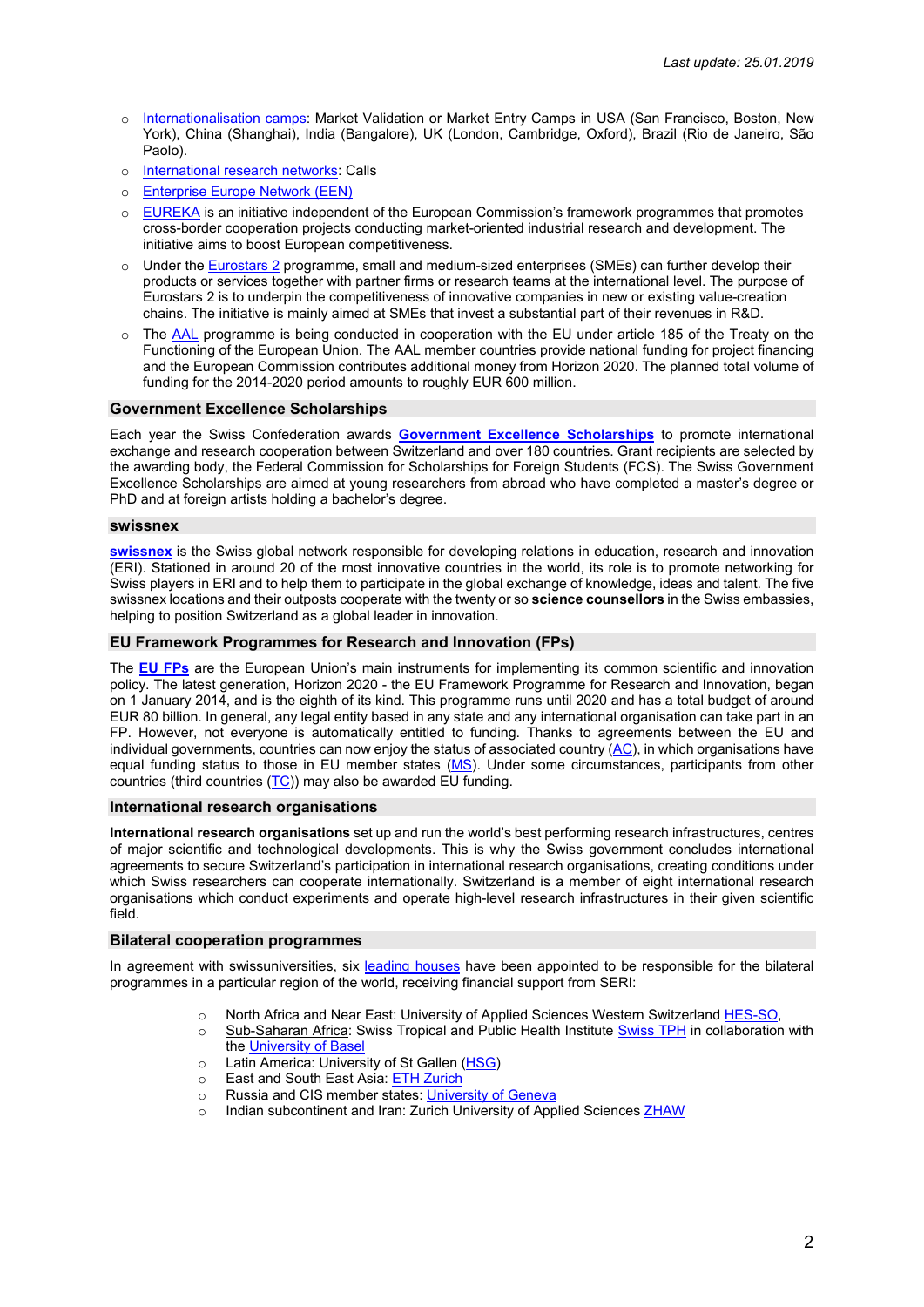| Afghanistan         | EU framework programmes (TC)                                                                                              |
|---------------------|---------------------------------------------------------------------------------------------------------------------------|
|                     | Leading house ZHAW                                                                                                        |
|                     | <b>SPIRIT</b>                                                                                                             |
|                     | R4d                                                                                                                       |
|                     | EU framework programmes (AC)                                                                                              |
| Albania             | <b>EUREKA, National Information Point</b>                                                                                 |
|                     | EU framework programmes (TC)<br>$\overline{\phantom{a}}$                                                                  |
| Algeria             | Leading house HES-SO<br>$\overline{\phantom{a}}$                                                                          |
|                     | <b>SPIRIT</b>                                                                                                             |
|                     | R <sub>4</sub> d                                                                                                          |
| Andorra             | EU framework programmes*<br>$\blacksquare$                                                                                |
|                     | EU framework programmes (TC)<br>$\blacksquare$                                                                            |
| Angola              | <b>Leading house Swiss TPH</b>                                                                                            |
|                     | <b>SPIRIT</b><br>R <sub>4</sub> d                                                                                         |
| Antigua and Barbuda | $\overline{\phantom{a}}$<br><b>SPIRIT</b>                                                                                 |
|                     | EU framework programmes (TC)                                                                                              |
|                     | Swiss National Science Foundation; Bilateral programmes                                                                   |
| Argentina           | Leading house HSG                                                                                                         |
|                     | R4d                                                                                                                       |
|                     | Science counsellors                                                                                                       |
|                     | EU framework programmes (AC)                                                                                              |
| Armenia             | <b>Leading house University of Geneva</b><br>$\blacksquare$                                                               |
|                     | R <sub>4</sub> d                                                                                                          |
| Australia           | EU framework programmes*                                                                                                  |
|                     | Science counsellors                                                                                                       |
|                     | EU framework programmes (MS)                                                                                              |
|                     | Eurostars <sub>2</sub><br>$\overline{\phantom{a}}$                                                                        |
| Austria             | Active and Assisted Living (AAL)                                                                                          |
|                     | Swiss National Science Foundation; Lead Agency<br>Swiss National Science Foundation; International Co-Investigator Scheme |
|                     | $\blacksquare$<br>Science counsellors                                                                                     |
|                     | EU framework programmes (TC)                                                                                              |
|                     | <b>Leading house University of Geneva</b>                                                                                 |
| Azerbaijan          | <b>SPIRIT</b><br>$\blacksquare$                                                                                           |
|                     | R <sub>4</sub> d                                                                                                          |
| <b>Bahrain</b>      | <b>Leading house HES-SO</b>                                                                                               |
|                     | EU framework programmes (TC)<br>$\blacksquare$                                                                            |
| Bangladesh          | Leading house ZHAW                                                                                                        |
|                     | <b>SPIRIT</b><br>$\blacksquare$                                                                                           |
|                     | R <sub>4</sub> d                                                                                                          |
|                     | EU framework programmes (TC)                                                                                              |
| <b>Belarus</b>      | <b>Leading house University of Geneva</b>                                                                                 |
|                     | <b>SPIRIT</b>                                                                                                             |
|                     | EU framework programmes (MS)<br>$\overline{\phantom{a}}$                                                                  |
|                     | <b>EUREKA</b>                                                                                                             |
|                     | Eurostars <sub>2</sub><br>Active and Assisted Living (AAL)                                                                |
| Belgium             | Swiss National Science Foundation; Lead Agency (Flanders + Federation Wallonia-                                           |
|                     | Brussels)                                                                                                                 |
|                     | Science counsellors                                                                                                       |
|                     | EU framework programmes (TC)<br>$\blacksquare$                                                                            |
| <b>Belize</b>       | <b>SPIRIT</b><br>$\overline{\phantom{a}}$                                                                                 |
|                     | R4d                                                                                                                       |
|                     | <b>Leading house Swiss TPH</b><br>$\overline{\phantom{a}}$                                                                |
| Benin               | <b>SPIRIT</b><br>$\blacksquare$                                                                                           |
|                     | R <sub>4</sub> d<br>$\blacksquare$                                                                                        |
|                     | EU framework programmes (TC)                                                                                              |
| <b>Bhutan</b>       | <b>Leading house ZHAW</b>                                                                                                 |
|                     | <b>SPIRIT</b>                                                                                                             |
|                     | R <sub>4</sub> d                                                                                                          |
|                     | EU framework programmes (TC)<br>$\overline{\phantom{a}}$<br>Leading house HSG                                             |
| <b>Bolivia</b>      | <b>SPIRIT</b>                                                                                                             |
|                     | R4d                                                                                                                       |
|                     |                                                                                                                           |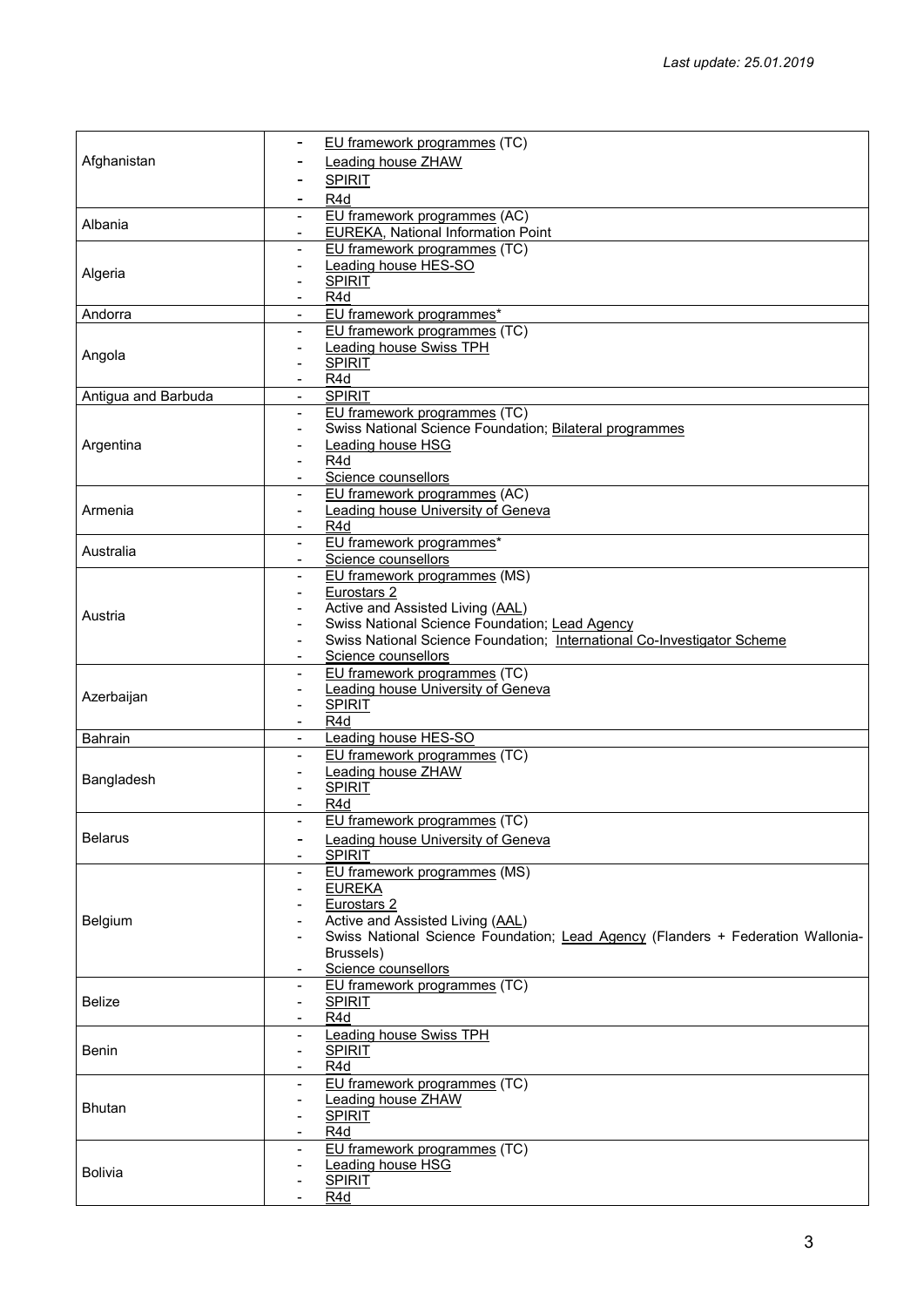| Bosnia and Herzegovina   | EU framework programmes (AC)                                    |
|--------------------------|-----------------------------------------------------------------|
|                          | <b>EUREKA, National Information Point</b>                       |
|                          | EU framework programmes (TC)<br>$\blacksquare$                  |
| <b>Botswana</b>          | Leading house Swiss TPH<br>$\blacksquare$                       |
|                          | <b>SPIRIT</b>                                                   |
|                          | R4d                                                             |
|                          | EU framework programmes*<br>$\blacksquare$                      |
|                          | Swiss National Science Foundation; Bilateral programmes         |
| <b>Brazil</b>            | <b>Leading house HSG</b>                                        |
|                          | R4d<br>Science counsellors                                      |
|                          | Leading house ETH Zurich                                        |
| <b>Brunei</b>            |                                                                 |
|                          | EU framework programmes (MS)<br>$\blacksquare$                  |
|                          | <b>EUREKA</b>                                                   |
| <b>Bulgaria</b>          | Eurostars 2                                                     |
|                          | Swiss National Science Foundation; Enlargement contribution     |
|                          | Swiss National Science Foundation; PROMYS<br>$\blacksquare$     |
|                          | Centre for Advanced Study (CAC)<br>EU framework programmes (TC) |
|                          | $\overline{\phantom{a}}$<br><b>Leading house Swiss TPH</b>      |
| <b>Burkina Faso</b>      | <b>SPIRIT</b>                                                   |
|                          | R4d                                                             |
|                          | <b>Leading house Swiss TPH</b>                                  |
| <b>Burundi</b>           | <b>SPIRIT</b><br>$\overline{\phantom{a}}$                       |
|                          | R4d                                                             |
|                          | EU framework programmes (TC)                                    |
|                          | <b>Leading house Swiss TPH</b>                                  |
| Cabo Verde               | <b>SPIRIT</b><br>$\blacksquare$                                 |
|                          | R4d                                                             |
|                          | EU framework programmes (TC)                                    |
|                          | <b>Leading house ETH Zurich</b>                                 |
| Cambodia                 | <b>SPIRIT</b><br>$\blacksquare$                                 |
|                          | R4d                                                             |
|                          | EU framework programmes (TC)                                    |
|                          | Leading house Swiss TPH                                         |
| Cameroon                 | <b>SPIRIT</b><br>$\blacksquare$                                 |
|                          | R4d                                                             |
|                          | EU framework programmes*                                        |
|                          | Associated member of EUREKA<br>$\overline{\phantom{a}}$         |
| Canada                   | Eurostars 2                                                     |
|                          | Active and Assisted Living (AAL)                                |
|                          | Science counsellors                                             |
|                          | EU framework programmes (TC)                                    |
| Central African Republic | <b>Leading house Swiss TPH</b>                                  |
|                          | <b>SPIRIT</b>                                                   |
|                          | R <sub>4d</sub>                                                 |
|                          | EU framework programmes (TC)                                    |
| Chad                     | <b>SPIRIT</b>                                                   |
|                          | R <sub>4</sub> d                                                |
|                          | <b>Leading house Swiss TPH</b>                                  |
|                          | EU framework programmes (TC)<br>$\overline{\phantom{a}}$        |
| Chile                    | Associated member of EUREKA                                     |
|                          | <b>Leading house HSG</b><br>$\overline{\phantom{a}}$            |
|                          | Science counsellors                                             |
|                          | EU framework programmes*1                                       |
|                          | Swiss National Science Foundation; Bilateral programmes         |
| China                    | <b>Leading house ETH Zurich</b>                                 |
|                          | R4d<br>Science counsellors                                      |
|                          | EU framework programmes (TC)<br>$\overline{\phantom{a}}$        |
|                          | Leading house HSG                                               |
| Columbia                 | <b>SPIRIT</b>                                                   |
|                          | R <sub>4</sub> d                                                |
|                          |                                                                 |

<span id="page-3-0"></span> <sup>1</sup> No automatic right to fundin[g http://ec.europa.eu/research/participants/docs/h2020-funding-guide/cross-cutting](http://ec.europa.eu/research/participants/docs/h2020-funding-guide/cross-cutting-issues/international-cooperation_en.htm#support-non-eu-countries)[issues/international-cooperation\\_en.htm#support-non-eu-countries](http://ec.europa.eu/research/participants/docs/h2020-funding-guide/cross-cutting-issues/international-cooperation_en.htm#support-non-eu-countries)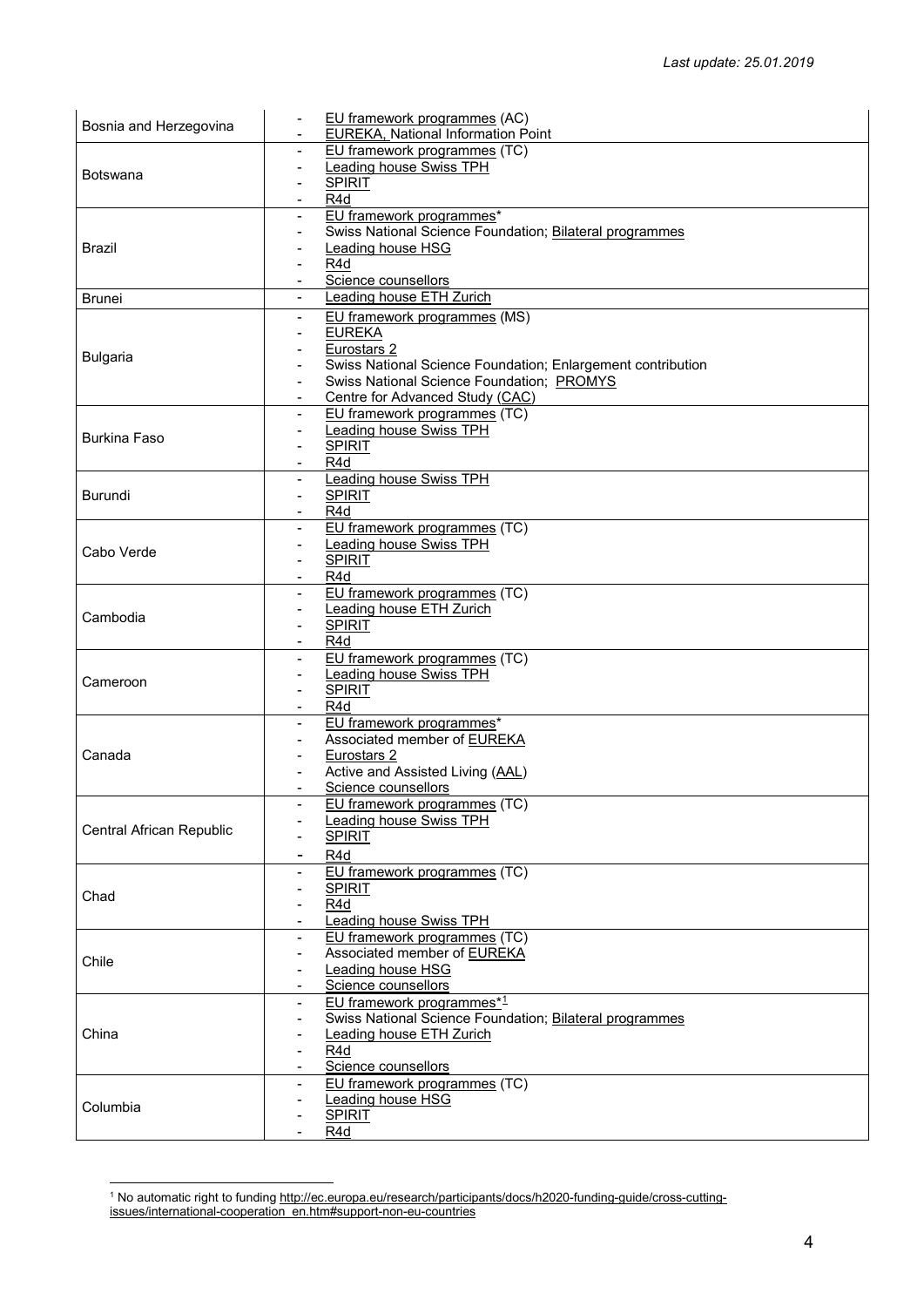| Comoros                  | EU framework programmes (TC)                                                                  |
|--------------------------|-----------------------------------------------------------------------------------------------|
|                          | Leading house Swiss TPH                                                                       |
|                          | <b>SPIRIT</b>                                                                                 |
|                          | R <sub>4</sub> d                                                                              |
| Cook Islands             | <b>SPIRIT</b>                                                                                 |
|                          | EU framework programmes (TC)<br>$\blacksquare$                                                |
| Congo, Democratic        | <b>Leading house Swiss TPH</b><br>$\overline{\phantom{a}}$                                    |
| Republic                 | <b>SPIRIT</b><br>$\overline{\phantom{a}}$                                                     |
|                          | R <sub>4</sub> d                                                                              |
|                          | EU framework programmes (TC)<br>$\blacksquare$                                                |
| Congo, Republic          | <b>Leading house Swiss TPH</b><br>$\blacksquare$                                              |
|                          | <b>SPIRIT</b><br>$\overline{\phantom{a}}$                                                     |
|                          | R4d                                                                                           |
|                          | EU framework programmes (TC)<br>$\blacksquare$                                                |
| Costa Rica               | Leading house HSG<br>$\blacksquare$                                                           |
|                          | <b>SPIRIT</b><br>$\overline{\phantom{a}}$<br>R <sub>4</sub> d                                 |
|                          | EU framework programmes (TC)<br>$\blacksquare$                                                |
|                          | <b>Leading house Swiss TPH</b><br>$\overline{\phantom{a}}$                                    |
| Côte d'Ivoire            | <b>SPIRIT</b>                                                                                 |
|                          | R <sub>4</sub> d                                                                              |
|                          | Centre Suisse de Recherches Scientifiques in Côte d'Ivoire (CSRS)<br>$\overline{\phantom{a}}$ |
|                          | EU framework programmes (MS)<br>$\overline{\phantom{a}}$                                      |
|                          | <b>EUREKA</b>                                                                                 |
| Croatia                  | Eurostars 2                                                                                   |
|                          | Swiss National Science Foundation; Enlargement contributions                                  |
|                          | <b>Swiss National Science Foundation; PROMYS</b>                                              |
|                          | EU framework programmes (TC)<br>$\overline{\phantom{a}}$                                      |
|                          | Leading house HSG<br>$\overline{\phantom{a}}$                                                 |
| Cuba                     | <b>SPIRIT</b><br>$\overline{\phantom{a}}$                                                     |
|                          | R <sub>4</sub> d                                                                              |
|                          | EU framework programmes (MS)<br>$\blacksquare$                                                |
|                          | <b>EUREKA</b>                                                                                 |
| Cyprus                   | Eurostars 2                                                                                   |
|                          | Active and Assisted Living (AAL)<br>۰                                                         |
|                          | EU framework programmes (MS)<br>$\overline{\phantom{0}}$                                      |
| <b>Czech Republic</b>    | <b>EUREKA</b><br>$\overline{\phantom{a}}$                                                     |
|                          | Eurostars 2                                                                                   |
|                          | Swiss National Science Foundation; PROMYS                                                     |
|                          | EU framework programmes (MS)<br>$\blacksquare$                                                |
| Denmark                  | <b>EUREKA</b>                                                                                 |
|                          | Eurostars <sub>2</sub>                                                                        |
|                          | Active and Assisted Living (AAL)                                                              |
|                          | EU framework programmes (TC)                                                                  |
| Djibouti                 | Leading house Swiss TPH                                                                       |
|                          | <b>SPIRIT</b>                                                                                 |
|                          | R4d<br>$\overline{\phantom{a}}$                                                               |
| Dominica                 | EU framework programmes (TC)<br>$\blacksquare$                                                |
|                          | <b>SPIRIT</b><br>EU framework programmes (TC)                                                 |
| Dominican Republic       | Leading house HSG<br>-                                                                        |
|                          | <b>SPIRIT</b>                                                                                 |
|                          | EU framework programmes (TC)<br>$\overline{\phantom{a}}$                                      |
|                          | Leading house HSG                                                                             |
| Ecuador                  | <b>SPIRIT</b>                                                                                 |
|                          | R <sub>4</sub> d                                                                              |
|                          | EU framework programmes (TC)<br>$\overline{\phantom{a}}$                                      |
|                          | Leading house HES-SO                                                                          |
| Egypt                    | <b>SPIRIT</b>                                                                                 |
|                          | R <sub>4</sub> d                                                                              |
|                          | EU framework programmes (TC)                                                                  |
|                          | Leading house HSG                                                                             |
| El Salvador              | <b>SPIRIT</b>                                                                                 |
|                          | R <sub>4</sub> d<br>-                                                                         |
|                          | <b>Leading house Swiss TPH</b><br>$\blacksquare$                                              |
| <b>Equatorial Guinea</b> | <b>SPIRIT</b>                                                                                 |
|                          | R4d                                                                                           |
|                          |                                                                                               |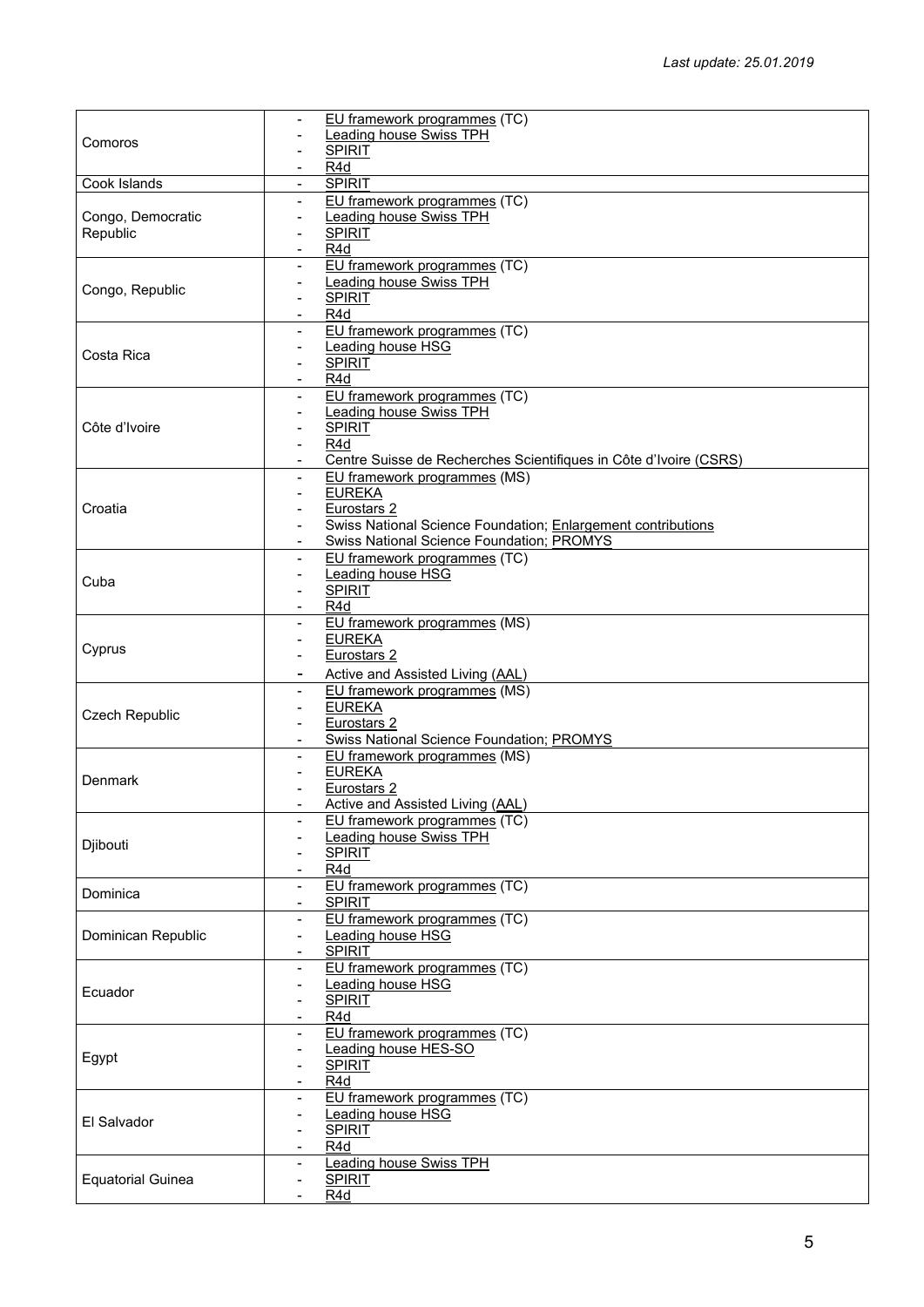| Eritrea   | EU framework programmes (TC)                                                    |
|-----------|---------------------------------------------------------------------------------|
|           | Leading house Swiss TPH                                                         |
|           | <b>SPIRIT</b><br>$\blacksquare$                                                 |
|           | R <sub>4</sub> d                                                                |
| Eswatini  | EU framework programmes (TC)                                                    |
|           | <b>Leading house Swiss TPH</b>                                                  |
|           | <b>SPIRIT</b><br>$\overline{\phantom{a}}$                                       |
|           | R4d                                                                             |
|           | EU framework programmes (MS)                                                    |
| Estonia   | <b>EUREKA</b>                                                                   |
|           | Eurostars 2                                                                     |
|           | Swiss National Science Foundation; PROMYS                                       |
|           | EU framework programmes (TC)                                                    |
| Ethiopia  | <b>Leading house Swiss TPH</b>                                                  |
|           | <b>SPIRIT</b><br>-                                                              |
|           | R4d                                                                             |
| Fiji      | EU framework programmes (TC)                                                    |
|           | <b>SPIRIT</b><br>$\blacksquare$                                                 |
|           | EU framework programmes (MS)<br>$\overline{\phantom{a}}$                        |
| Finland   | <b>EUREKA</b><br>$\blacksquare$                                                 |
|           | Eurostars <sub>2</sub>                                                          |
|           | Active and Assisted Living (AAL)                                                |
|           | EU framework programmes (MS)<br>$\overline{\phantom{a}}$                        |
|           | <b>EUREKA</b><br>$\overline{\phantom{0}}$                                       |
|           | Eurostars 2                                                                     |
| France    | Active and Assisted Living (AAL)                                                |
|           | Swiss National Science Foundation; Lead Agency                                  |
|           | Institute for Advanced Study, Nantes (IEA)<br>$\blacksquare$                    |
|           | Centre international de Mathématiques pures (CIMPA)<br>$\overline{\phantom{a}}$ |
|           | Science counsellors<br>$\overline{\phantom{a}}$                                 |
|           | EU framework programmes (TC)<br>$\overline{\phantom{a}}$                        |
| Gabon     | <b>Leading house Swiss TPH</b><br>$\blacksquare$                                |
|           | <b>SPIRIT</b>                                                                   |
|           | R <sub>4</sub> d<br>$\overline{\phantom{a}}$                                    |
|           | EU framework programmes (TC)<br>$\overline{\phantom{a}}$                        |
| Gambia    | <b>Leading house Swiss TPH</b><br>$\blacksquare$                                |
|           | <b>SPIRIT</b>                                                                   |
|           | R <sub>4</sub> d<br>$\overline{\phantom{a}}$                                    |
|           | EU framework programmes (AC)<br>$\blacksquare$                                  |
| Georgia   | <b>Leading house University of Geneva</b><br>$\overline{\phantom{a}}$           |
|           | R <sub>4</sub> d                                                                |
|           | EU framework programmes (MS)<br>$\blacksquare$                                  |
|           | <b>EUREKA</b>                                                                   |
|           | Eurostars 2                                                                     |
| Germany   | Active and Assisted Living (AAL)                                                |
|           | Swiss National Science Foundation; Lead Agency                                  |
|           | Swiss National Science Foundation; International Co-Investigator Scheme         |
|           | Wissenschaftskolleg zu Berlin WiKo                                              |
|           | Science counsellors                                                             |
|           | EU framework programmes (TC)<br>$\overline{\phantom{a}}$                        |
| Ghana     | <b>Leading house Swiss TPH</b>                                                  |
|           | <b>SPIRIT</b>                                                                   |
|           | R <sub>4</sub> d                                                                |
|           | EU framework programmes (MS)<br>$\overline{\phantom{a}}$                        |
| Greece    | <b>EUREKA</b><br>$\overline{\phantom{a}}$                                       |
|           | Eurostars 2                                                                     |
|           | Active and Assisted Living (AAL)                                                |
| Grenada   | EU framework programmes (TC)<br>$\overline{\phantom{a}}$<br><b>SPIRIT</b>       |
|           |                                                                                 |
|           | EU framework programmes (TC)<br>$\overline{\phantom{0}}$                        |
| Guatemala | <b>Leading house HSG</b>                                                        |
|           | <b>SPIRIT</b><br>-                                                              |
|           | R <sub>4</sub> d                                                                |
|           | EU framework programmes (TC)                                                    |
| Guinea    |                                                                                 |
|           | <b>Leading house Swiss TPH</b>                                                  |
|           | <b>SPIRIT</b><br>R4d                                                            |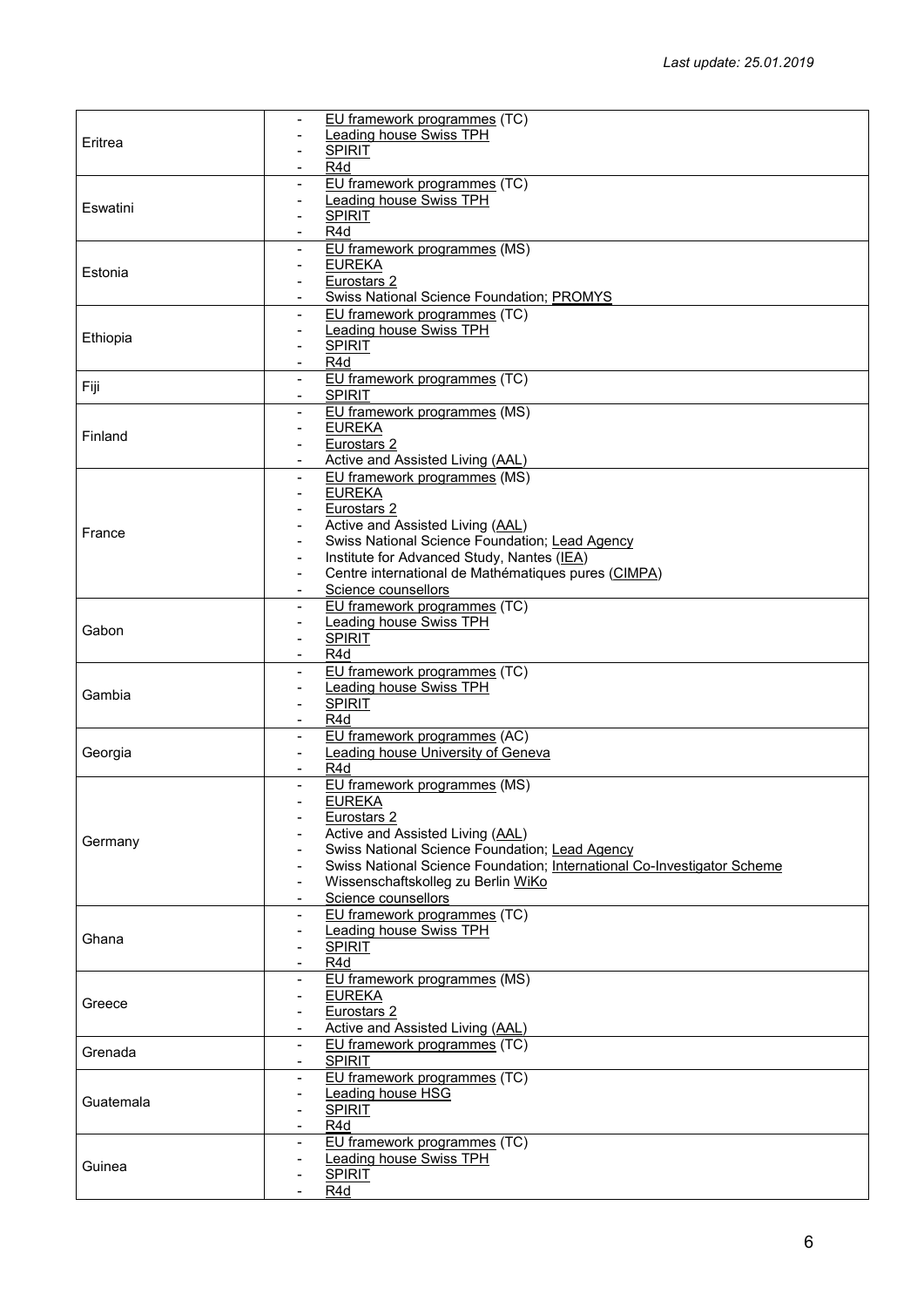|               | EU framework programmes (TC)                                                           |
|---------------|----------------------------------------------------------------------------------------|
| Guinea-Bissau | <b>Leading house Swiss TPH</b>                                                         |
|               |                                                                                        |
|               | <b>SPIRIT</b>                                                                          |
|               | R4d                                                                                    |
| Guyana        | EU framework programmes (TC)                                                           |
|               | <b>SPIRIT</b><br>$\blacksquare$                                                        |
|               |                                                                                        |
|               | R4d<br>$\overline{\phantom{a}}$                                                        |
|               | EU framework programmes (TC)<br>$\overline{\phantom{0}}$                               |
|               | Leading house HSG                                                                      |
| Haiti         | <b>SPIRIT</b>                                                                          |
|               |                                                                                        |
|               | R4d<br>$\overline{\phantom{a}}$                                                        |
|               | EU framework programmes (TC)<br>$\blacksquare$                                         |
|               | Leading house HSG                                                                      |
| Honduras      | <b>SPIRIT</b>                                                                          |
|               |                                                                                        |
|               | R <sub>4</sub> d<br>$\overline{\phantom{a}}$                                           |
|               | EU framework programmes (MS)                                                           |
|               | <b>EUREKA</b>                                                                          |
|               | Eurostars <sub>2</sub>                                                                 |
| Hungary       |                                                                                        |
|               | Active and Assisted Living (AAL)<br>$\blacksquare$                                     |
|               | <b>Swiss National Science Foundation; PROMYS</b><br>$\blacksquare$                     |
|               | EU framework programmes (AC)                                                           |
|               | $\blacksquare$                                                                         |
| Iceland       | <b>EUREKA</b><br>$\blacksquare$                                                        |
|               | Eurostars 2                                                                            |
|               | EU framework programmes*<br>$\blacksquare$                                             |
|               | Swiss National Science Foundation; Bilateral programmes                                |
|               |                                                                                        |
| India         | <b>Leading house ZHAW</b>                                                              |
|               | R4d                                                                                    |
|               | Science counsellors<br>$\overline{\phantom{a}}$                                        |
|               | EU framework programmes (TC)<br>$\blacksquare$                                         |
|               |                                                                                        |
|               | <b>Leading house ETH Zurich</b>                                                        |
| Indonesia     | <b>SPIRIT</b>                                                                          |
|               | R <sub>4</sub> d<br>$\overline{\phantom{0}}$                                           |
|               | Science counsellors                                                                    |
|               |                                                                                        |
|               | EU framework programmes (TC)                                                           |
| Iran          | Leading house ZHAW                                                                     |
|               | <b>SPIRIT</b><br>$\overline{\phantom{a}}$                                              |
|               | R <sub>4</sub> d                                                                       |
|               | EU framework programmes (TC)                                                           |
|               |                                                                                        |
| Iraq          | Leading house HES-SO                                                                   |
|               | <b>SPIRIT</b><br>$\blacksquare$                                                        |
|               | R <sub>4</sub> d                                                                       |
|               | EU framework programmes (MS)                                                           |
|               |                                                                                        |
| Ireland       | <b>EUREKA</b>                                                                          |
|               | Eurostars <sub>2</sub>                                                                 |
|               | Active and Assisted Living (AAL)                                                       |
|               | EU framework programmes (AC)                                                           |
|               |                                                                                        |
|               | <b>EUREKA</b>                                                                          |
| Israel        | Eurostars <sub>2</sub>                                                                 |
|               | Active and Assisted Living (AAL)                                                       |
|               | Science counsellors                                                                    |
|               |                                                                                        |
|               | EU framework programmes (MS)                                                           |
|               | <b>EUREKA</b>                                                                          |
|               | Eurostars <sub>2</sub>                                                                 |
|               | Active and Assisted Living (AAL)                                                       |
| Italy         |                                                                                        |
|               | L'Istituto Svizzero di Roma                                                            |
|               | Swiss Chair in Federalism and Democracy at the European University Institute, Florence |
|               | (EUI)                                                                                  |
|               | Science counsellors                                                                    |
|               |                                                                                        |
| Jamaica       | EU framework programmes (TC)<br>$\blacksquare$                                         |
|               | <b>SPIRIT</b>                                                                          |
|               | EU framework programmes*                                                               |
|               | Swiss National Science Foundation; Bilateral programmes                                |
| Japan         |                                                                                        |
|               | Leading house ETH Zurich                                                               |
|               | Science section at the Swiss embassy                                                   |
|               | EU framework programmes (TC)                                                           |
|               | Leading house HES-SO                                                                   |
| Jordan        | <b>SPIRIT</b>                                                                          |
|               |                                                                                        |
|               | R4d                                                                                    |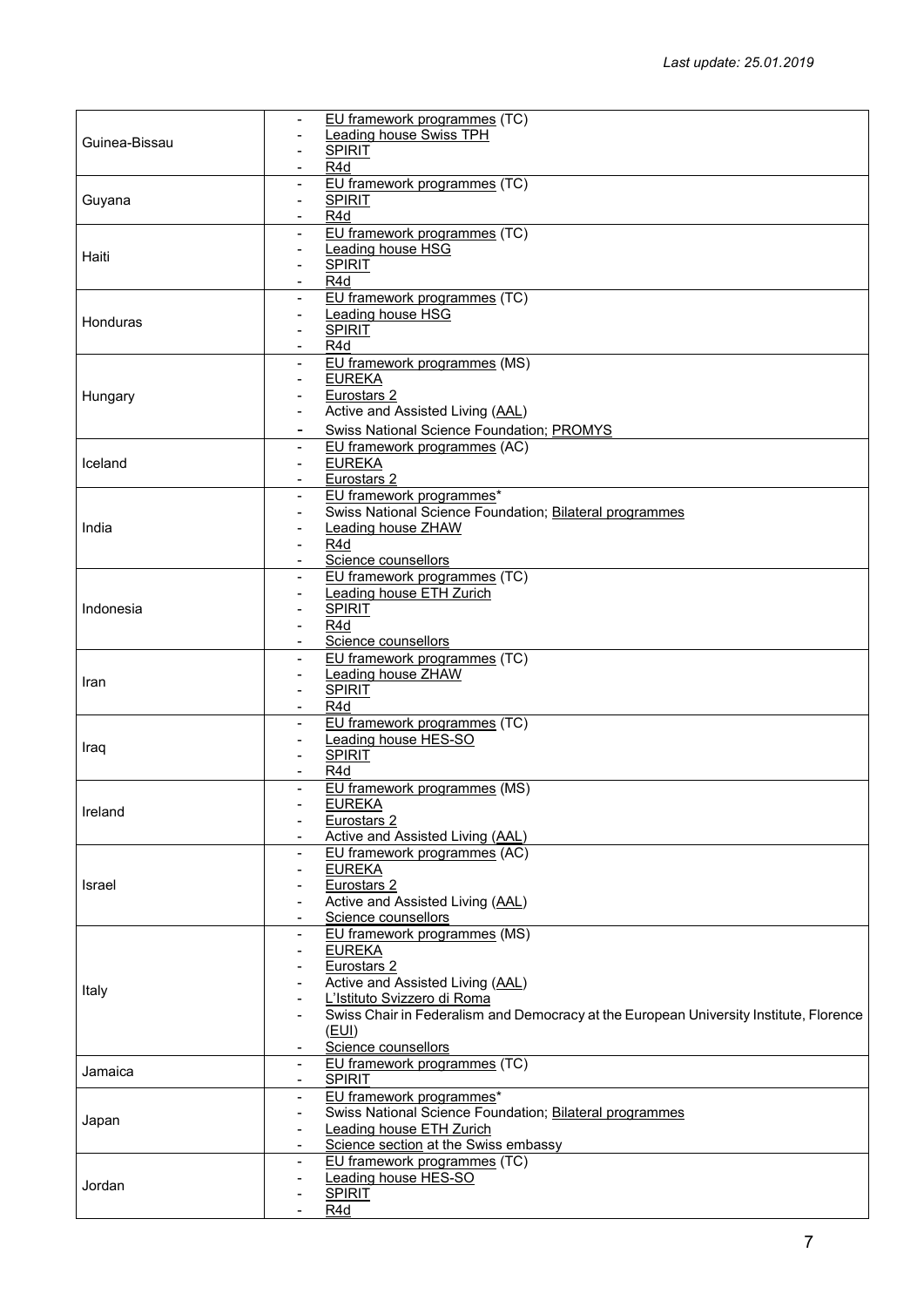| Kazakhstan    | EU framework programmes (TC)                                                       |
|---------------|------------------------------------------------------------------------------------|
|               | <b>Leading house University of Geneva</b>                                          |
|               | <b>SPIRIT</b>                                                                      |
|               | R <sub>4</sub> d                                                                   |
|               | EU framework programmes (TC)                                                       |
| Kenya         | Leading house Swiss TPH                                                            |
|               | <b>SPIRIT</b>                                                                      |
|               | R <sub>4</sub> d                                                                   |
| Kiribati      | EU framework programmes (TC)                                                       |
|               | <b>SPIRIT</b><br>R <sub>4</sub> d                                                  |
|               | <b>SPIRIT</b><br>$\blacksquare$                                                    |
| Kosovo        |                                                                                    |
| Kuwait        | Leading house HES-SO<br>$\blacksquare$                                             |
|               | EU framework programmes (TC)                                                       |
| Kyrgyzstan    | <b>Leading house University of Geneva</b>                                          |
|               | <b>SPIRIT</b>                                                                      |
|               | R4d                                                                                |
|               | EU framework programmes (TC)                                                       |
| Laos          | <b>Leading house ETH Zurich</b>                                                    |
|               | <b>SPIRIT</b>                                                                      |
|               | R4d                                                                                |
|               | EU framework programmes (MS)<br><b>EUREKA</b>                                      |
| Latvia        | Eurostars <sub>2</sub>                                                             |
|               | Swiss National Science Foundation; PROMYS                                          |
|               | EU framework programmes (TC)                                                       |
|               | Leading house HES-SO                                                               |
| Lebanon       | <b>SPIRIT</b><br>$\blacksquare$                                                    |
|               | R4d                                                                                |
|               | EU framework programmes (TC)                                                       |
|               | <b>Leading house Swiss TPH</b>                                                     |
| Lesotho       | <b>SPIRIT</b><br>$\blacksquare$                                                    |
|               | R4d                                                                                |
|               | EU framework programmes (TC)                                                       |
| Liberia       | <b>Leading house Swiss TPH</b>                                                     |
|               | <b>SPIRIT</b><br>$\blacksquare$                                                    |
|               | R <sub>4</sub> d                                                                   |
|               | EU framework programmes (TC)                                                       |
| Libya         | Leading house HES-SO                                                               |
|               | <b>SPIRIT</b>                                                                      |
|               | R <sub>4</sub> d                                                                   |
| Liechtenstein | Swiss National Science Foundation (SNSF); Researchers from Liechtenstein can apply |
|               | to the SNSF.<br>EU framework programmes (MS)                                       |
|               | <b>EUREKA</b>                                                                      |
| Lithuania     | Eurostars <sub>2</sub>                                                             |
|               | Swiss National Science Foundation; PROMYS                                          |
|               | EU framework programmes (MS)<br>$\overline{\phantom{a}}$                           |
|               | <b>EUREKA</b>                                                                      |
| Luxembourg    | Eurostars <sub>2</sub>                                                             |
|               | Active and Assisted Living (AAL)                                                   |
|               | Swiss National Science Foundation; Lead Agency<br>$\blacksquare$                   |
| Macedonia     | EU framework programmes (AC)<br>$\blacksquare$                                     |
|               | <b>EUREKA</b><br>$\overline{\phantom{a}}$                                          |
|               | EU framework programmes (TC)                                                       |
| Madagascar    | <b>Leading house Swiss TPH</b><br>$\blacksquare$                                   |
|               | <b>SPIRIT</b>                                                                      |
|               | R <sub>4</sub> d<br>$\overline{\phantom{a}}$                                       |
|               | EU framework programmes (TC)                                                       |
| Malawi        | Leading house Swiss TPH                                                            |
|               | <b>SPIRIT</b><br>R4d                                                               |
|               | EU framework programmes (TC)                                                       |
|               | $\blacksquare$<br><b>Leading house ETH Zurich</b>                                  |
| Malaysia      | <b>SPIRIT</b>                                                                      |
|               | R4d                                                                                |
|               |                                                                                    |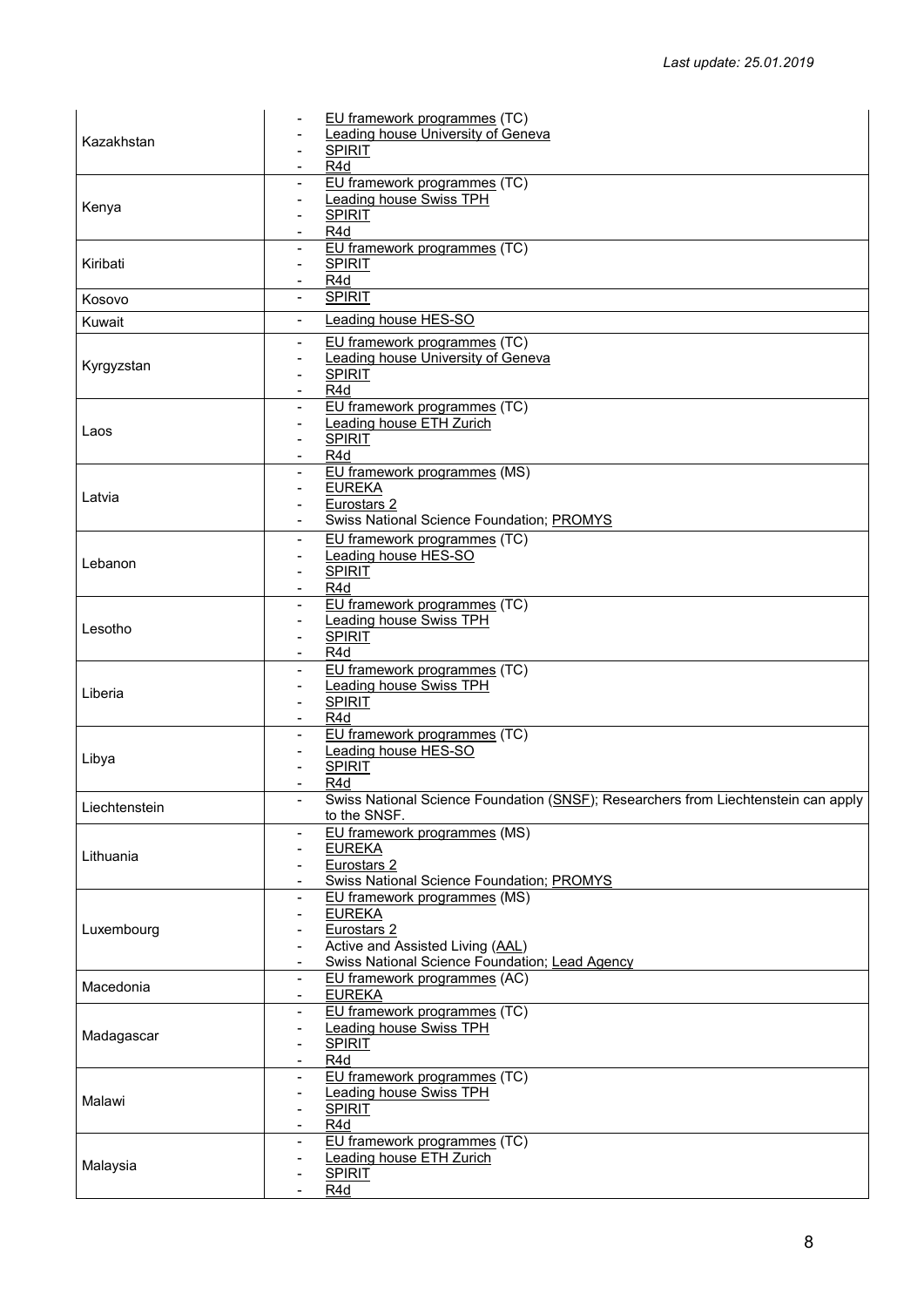|                         | EU framework programmes (TC)                                          |
|-------------------------|-----------------------------------------------------------------------|
|                         | <b>Leading house ZHAW</b>                                             |
| Maledives               | <b>SPIRIT</b>                                                         |
|                         | R4d                                                                   |
|                         |                                                                       |
|                         | EU framework programmes (TC)<br>$\blacksquare$                        |
| Mali                    | <b>Leading house Swiss TPH</b><br>$\qquad \qquad \blacksquare$        |
|                         | <b>SPIRIT</b>                                                         |
|                         | R <sub>4</sub> d<br>$\blacksquare$                                    |
|                         | EU framework programmes (MS)<br>$\blacksquare$                        |
| Malta                   | <b>EUREKA</b><br>$\overline{\phantom{a}}$                             |
|                         | Eurostars <sub>2</sub>                                                |
|                         | EU framework programmes (TC)<br>$\blacksquare$                        |
| <b>Marshall Islands</b> | <b>SPIRIT</b>                                                         |
|                         | EU framework programmes (TC)<br>$\overline{\phantom{a}}$              |
|                         | <b>Leading house Swiss TPH</b><br>$\blacksquare$                      |
| Mauritania              | <b>SPIRIT</b>                                                         |
|                         | R4d                                                                   |
|                         |                                                                       |
|                         | EU framework programmes (TC)<br>$\blacksquare$                        |
| Mauritius               | Leading house Swiss TPH<br>$\overline{\phantom{a}}$                   |
|                         | <b>SPIRIT</b>                                                         |
|                         | R4d                                                                   |
|                         | EU framework programmes*<br>$\blacksquare$                            |
| Mexico                  | Leading house HSG<br>$\overline{\phantom{a}}$                         |
|                         | <b>SPIRIT</b>                                                         |
|                         | EU framework programmes (TC)<br>$\blacksquare$                        |
| Micronesia              | <b>SPIRIT</b>                                                         |
|                         | $\blacksquare$                                                        |
|                         | R4d                                                                   |
|                         | EU framework programmes (AC)<br>$\overline{\phantom{a}}$              |
| Moldavia                | Leading house University of Geneva<br>$\blacksquare$                  |
|                         | R <sub>4</sub> d<br>$\overline{\phantom{a}}$                          |
| Monaco                  | EU framework programmes*<br>$\overline{\phantom{a}}$                  |
|                         | EU framework programmes (TC)<br>$\blacksquare$                        |
|                         | <b>Leading house University of Geneva</b><br>$\overline{\phantom{a}}$ |
| Mongolia                | <b>SPIRIT</b>                                                         |
|                         | $\overline{\phantom{0}}$                                              |
|                         | R4d                                                                   |
| Montserrat              | <b>SPIRIT</b><br>$\blacksquare$                                       |
|                         | EU framework programmes (AC)<br>$\blacksquare$                        |
| Montenegro              | <b>EUREKA</b>                                                         |
|                         | EU framework programmes (TC)<br>$\overline{\phantom{a}}$              |
|                         | Leading house HES-SO                                                  |
| Morocco                 |                                                                       |
|                         | <b>SPIRIT</b>                                                         |
|                         | R4d                                                                   |
|                         | EU framework programmes (TC)                                          |
| Mozambique              | Leading house Swiss TPH                                               |
|                         | <b>SPIRIT</b>                                                         |
|                         | R4d                                                                   |
|                         | EU framework programmes (TC)<br>$\overline{\phantom{a}}$              |
|                         | <b>Leading house ETH Zurich</b>                                       |
| Myanmar                 | <b>SPIRIT</b>                                                         |
|                         | R <sub>4</sub> d<br>$\overline{\phantom{a}}$                          |
|                         |                                                                       |
|                         |                                                                       |
| Namibia                 | EU framework programmes (TC)<br>$\overline{\phantom{a}}$              |
|                         | <b>Leading house Swiss TPH</b><br>$\overline{\phantom{a}}$            |
|                         | <b>SPIRIT</b>                                                         |
|                         | R4d<br>$\overline{\phantom{a}}$                                       |
| Nauru                   | <b>SPIRIT</b><br>$\blacksquare$                                       |
|                         | $\overline{\phantom{a}}$                                              |
|                         | EU framework programmes (TC)                                          |
| Nepal                   | <b>Leading house ZHAW</b><br>$\overline{\phantom{a}}$                 |
|                         | <b>SPIRIT</b><br>$\overline{\phantom{0}}$                             |
|                         | R4d<br>$\overline{\phantom{a}}$                                       |
|                         | EU framework programmes (MS)<br>$\blacksquare$                        |
|                         | <b>EUREKA</b><br>$\overline{\phantom{a}}$                             |
| <b>Netherlands</b>      | Eurostars <sub>2</sub><br>$\blacksquare$                              |
|                         | Active and Assisted Living (AAL)                                      |
| New Zealand             | EU framework programmes*<br>$\blacksquare$                            |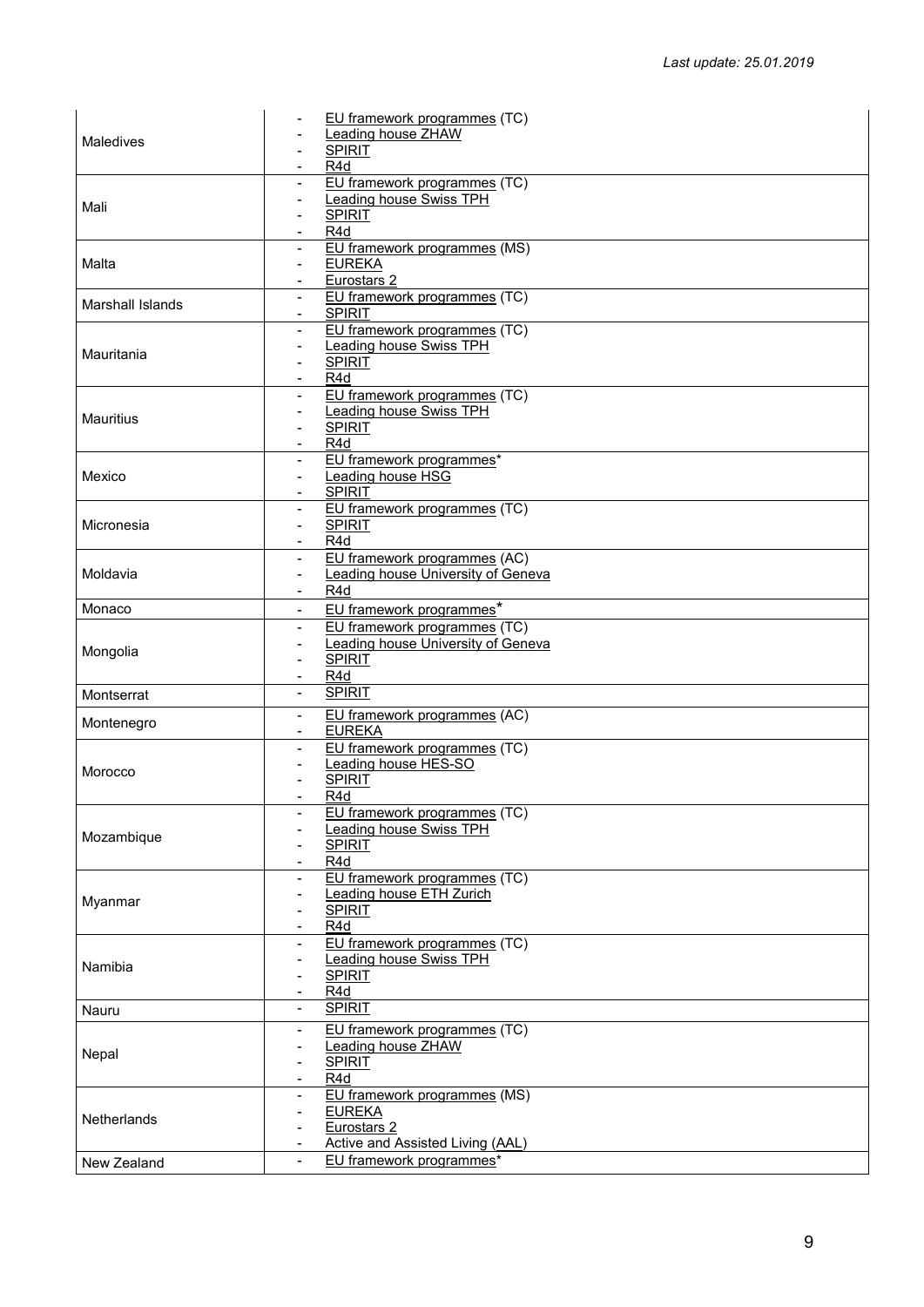|                                     | EU framework programmes (TC)                                              |
|-------------------------------------|---------------------------------------------------------------------------|
| Nicaragua                           | Leading house HSG                                                         |
|                                     | <b>SPIRIT</b>                                                             |
|                                     | R <sub>4</sub> d                                                          |
|                                     | EU framework programmes (TC)                                              |
|                                     | <b>Leading house Swiss TPH</b>                                            |
| Niger                               | <b>SPIRIT</b><br>$\qquad \qquad \blacksquare$                             |
|                                     | R4d<br>$\overline{\phantom{a}}$                                           |
|                                     | EU framework programmes (TC)                                              |
|                                     | <b>Leading house Swiss TPH</b>                                            |
| Nigeria                             | <b>SPIRIT</b>                                                             |
|                                     | R <sub>4</sub> d<br>$\blacksquare$                                        |
| Niue                                | <b>SPIRIT</b>                                                             |
|                                     | EU framework programmes (TC)                                              |
| Nordkorea                           | <b>SPIRIT</b><br>$\blacksquare$                                           |
|                                     | R4d                                                                       |
|                                     | EU framework programmes (AC)                                              |
|                                     | <b>EUREKA</b>                                                             |
|                                     | Eurostars 2                                                               |
| Norway                              | Active and Assisted Living (AAL)                                          |
|                                     |                                                                           |
|                                     | Swiss National Science Foundation; International Co-Investigator Scheme   |
| Oman                                | Leading house HES-SO<br>$\blacksquare$                                    |
|                                     | EU framework programmes (TC)<br>$\overline{\phantom{a}}$                  |
| Pakistan                            | <b>Leading house ZHAW</b>                                                 |
|                                     | <b>SPIRIT</b>                                                             |
|                                     | R <sub>4</sub> d<br>$\overline{\phantom{a}}$                              |
| Palau                               | EU framework programmes (TC)<br>$\blacksquare$                            |
|                                     | <b>SPIRIT</b><br>$\overline{\phantom{a}}$                                 |
|                                     | EU framework programmes (TC)<br>$\blacksquare$                            |
| <b>Palestine National Authority</b> | Leading house HES-SO<br>۰                                                 |
|                                     | R <sub>4</sub> d<br>۰                                                     |
|                                     | EU framework programmes (TC)                                              |
|                                     | Leading house HSG                                                         |
| Panama                              | <b>SPIRIT</b>                                                             |
|                                     | $\overline{\phantom{a}}$<br>R <sub>4</sub> d                              |
|                                     |                                                                           |
|                                     | EU framework programmes (TC)<br>$\overline{\phantom{a}}$<br><b>SPIRIT</b> |
| Papua New Guinea                    | R <sub>4</sub> d                                                          |
|                                     | $\blacksquare$                                                            |
|                                     | EU framework programmes (TC)<br>$\overline{\phantom{a}}$                  |
| Paraguay                            | Leading house HSG                                                         |
|                                     | <b>SPIRIT</b>                                                             |
|                                     | R4d<br>$\blacksquare$                                                     |
|                                     | EU framework programmes (TC)                                              |
| Peru                                | <b>SPIRIT</b>                                                             |
|                                     | R4d                                                                       |
|                                     | Leading house HSG<br>$\overline{\phantom{a}}$                             |
|                                     | EU framework programmes (TC)<br>$\overline{\phantom{a}}$                  |
| Philippines                         | <b>Leading house ETH Zurich</b>                                           |
|                                     | <b>SPIRIT</b>                                                             |
|                                     | R <sub>4</sub> d<br>$\overline{\phantom{a}}$                              |
|                                     | EU framework programmes (MS)<br>$\overline{\phantom{a}}$                  |
|                                     | <b>EUREKA</b>                                                             |
| Poland                              | Eurostars 2                                                               |
|                                     | Active and Assisted Living (AAL)<br>$\qquad \qquad \blacksquare$          |
|                                     | <b>Swiss National Science Foundation; PROMYS</b>                          |
|                                     | EU framework programmes (MS)<br>$\blacksquare$                            |
|                                     | <b>EUREKA</b>                                                             |
| Portugal                            | Eurostars <sub>2</sub>                                                    |
|                                     | Active and Assisted Living (AAL)                                          |
| Puerto Rico                         | <b>Leading house HSG</b><br>۰                                             |
|                                     | Leading house HES-SO                                                      |
| Qatar                               |                                                                           |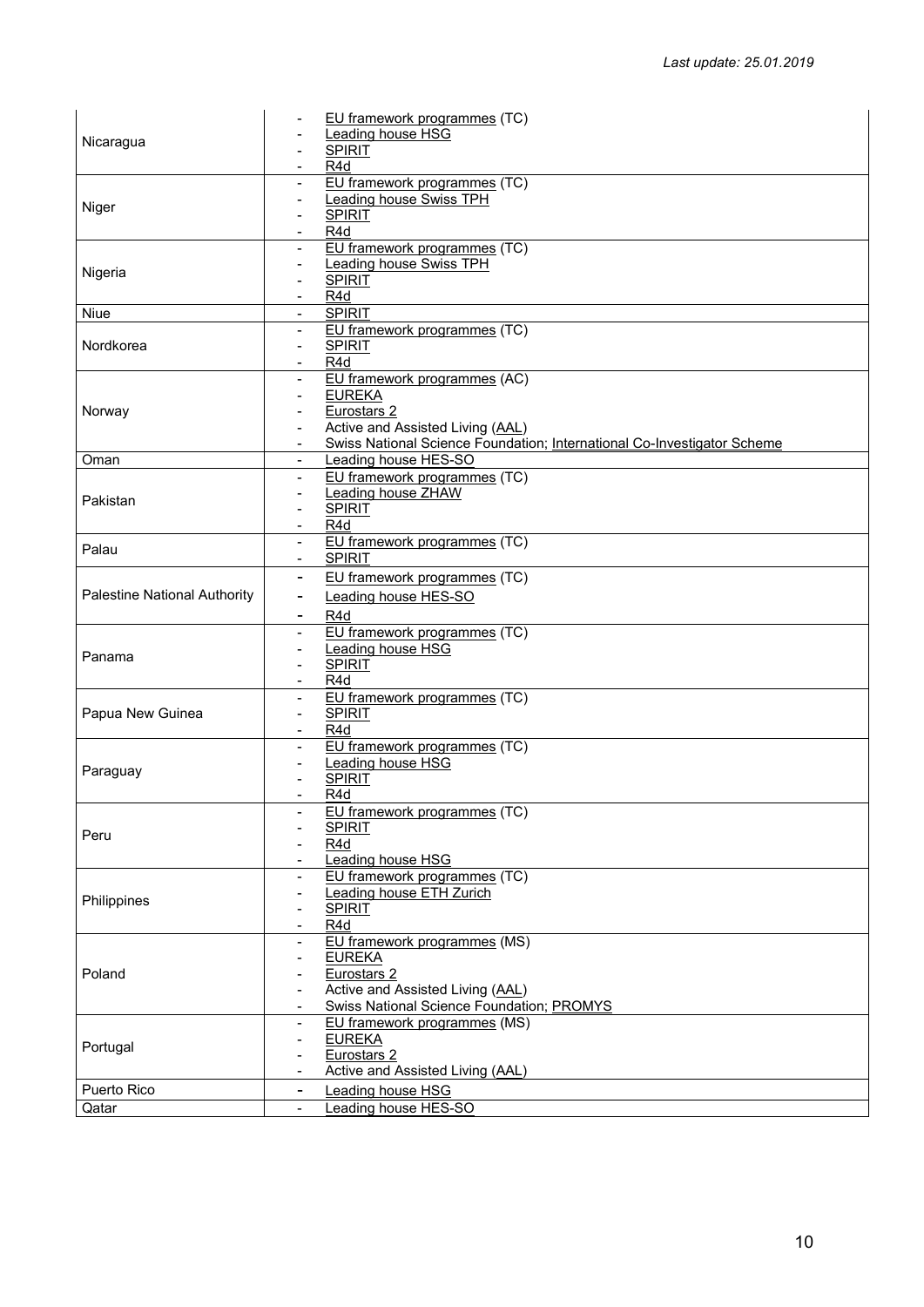|                              | EU framework programmes (MS)                                              |
|------------------------------|---------------------------------------------------------------------------|
| Romania                      | <b>EUREKA</b>                                                             |
|                              | Eurostars 2                                                               |
|                              | Active and Assisted Living (AAL)                                          |
|                              | Swiss National Science Foundation; PROMYS                                 |
|                              | Swiss National Science Foundation; Erweiterungsbeitrag                    |
|                              | New Europe College (NEC)                                                  |
|                              | EU framework programmes*                                                  |
|                              | <b>EUREKA</b><br>$\blacksquare$                                           |
| Russia                       | Swiss National Science Foundation; Bilaterale Programme                   |
|                              | Leading house University of Geneva                                        |
|                              | Science section at the Swiss embassy<br>$\blacksquare$                    |
|                              | EU framework programmes (TC)                                              |
| Rwanda                       | <b>Leading house Swiss TPH</b>                                            |
|                              | <b>SPIRIT</b>                                                             |
|                              | R <sub>4</sub> d<br>$\overline{\phantom{a}}$                              |
| Saint Helena                 | <b>SPIRIT</b><br>$\blacksquare$                                           |
| <b>Saint Kitts and Nevis</b> | EU framework programmes (TC)                                              |
|                              | EU framework programmes (TC)<br>$\blacksquare$                            |
| Saint Lucia                  | <b>SPIRIT</b>                                                             |
| Saint Vincent and the        | EU framework programmes (TC)<br>$\overline{\phantom{a}}$                  |
| Grenadines                   | <b>SPIRIT</b>                                                             |
|                              | EU framework programmes (TC)                                              |
| Samoa (= West Samoa)         | <b>SPIRIT</b><br>$\overline{\phantom{a}}$                                 |
|                              | R <sub>4</sub> d<br>$\blacksquare$                                        |
|                              | EU framework programmes*<br>$\blacksquare$                                |
| San Marino                   | Eureka                                                                    |
|                              | EU framework programmes (TC)                                              |
|                              | Leading house Swiss TPH                                                   |
| São Tomé and Príncipe        | <b>SPIRIT</b>                                                             |
|                              | R <sub>4</sub> d                                                          |
| Saudi Arabia                 | Leading house HES-SO                                                      |
|                              | EU framework programmes (TC)<br>-                                         |
|                              | <b>Leading house Swiss TPH</b>                                            |
| Senegal                      | <b>SPIRIT</b><br>$\overline{\phantom{a}}$                                 |
|                              | R <sub>4</sub> d                                                          |
| Serbia                       | EU framework programmes (AC)<br>$\blacksquare$                            |
|                              | <b>EUREKA</b>                                                             |
| Seychelles                   | EU framework programmes (TC)<br>$\blacksquare$                            |
|                              | Leading house Swiss TPH                                                   |
|                              | EU framework programmes (TC)                                              |
| Sierra Leone                 | <b>Leading house Swiss TPH</b>                                            |
|                              | <b>SPIRIT</b>                                                             |
|                              | R4d                                                                       |
| Singapore                    | EU framework programmes (TC)                                              |
|                              | Science section at the Swiss embassy                                      |
|                              | EU framework programmes (MS)<br>$\blacksquare$                            |
| Slovakia                     | <b>EUREKA</b><br>$\blacksquare$                                           |
|                              | Eurostars <sub>2</sub>                                                    |
|                              | <b>Swiss National Science Foundation; PROMYS</b>                          |
|                              | EU framework programmes (MS)<br>$\overline{\phantom{a}}$<br><b>EUREKA</b> |
| Slovenia                     |                                                                           |
|                              |                                                                           |
|                              | Eurostars <sub>2</sub>                                                    |
|                              | Active and Assisted Living (AAL)                                          |
|                              | Swiss National Science Foundation; PROMYS<br>$\blacksquare$               |
|                              | EU framework programmes (TC)<br>$\blacksquare$                            |
| Solomon Islands              | <b>SPIRIT</b>                                                             |
|                              | R <sub>4</sub> d<br>$\blacksquare$                                        |
|                              | EU framework programmes (TC)                                              |
| Somalia                      | Leading house Swiss TPH<br><b>SPIRIT</b>                                  |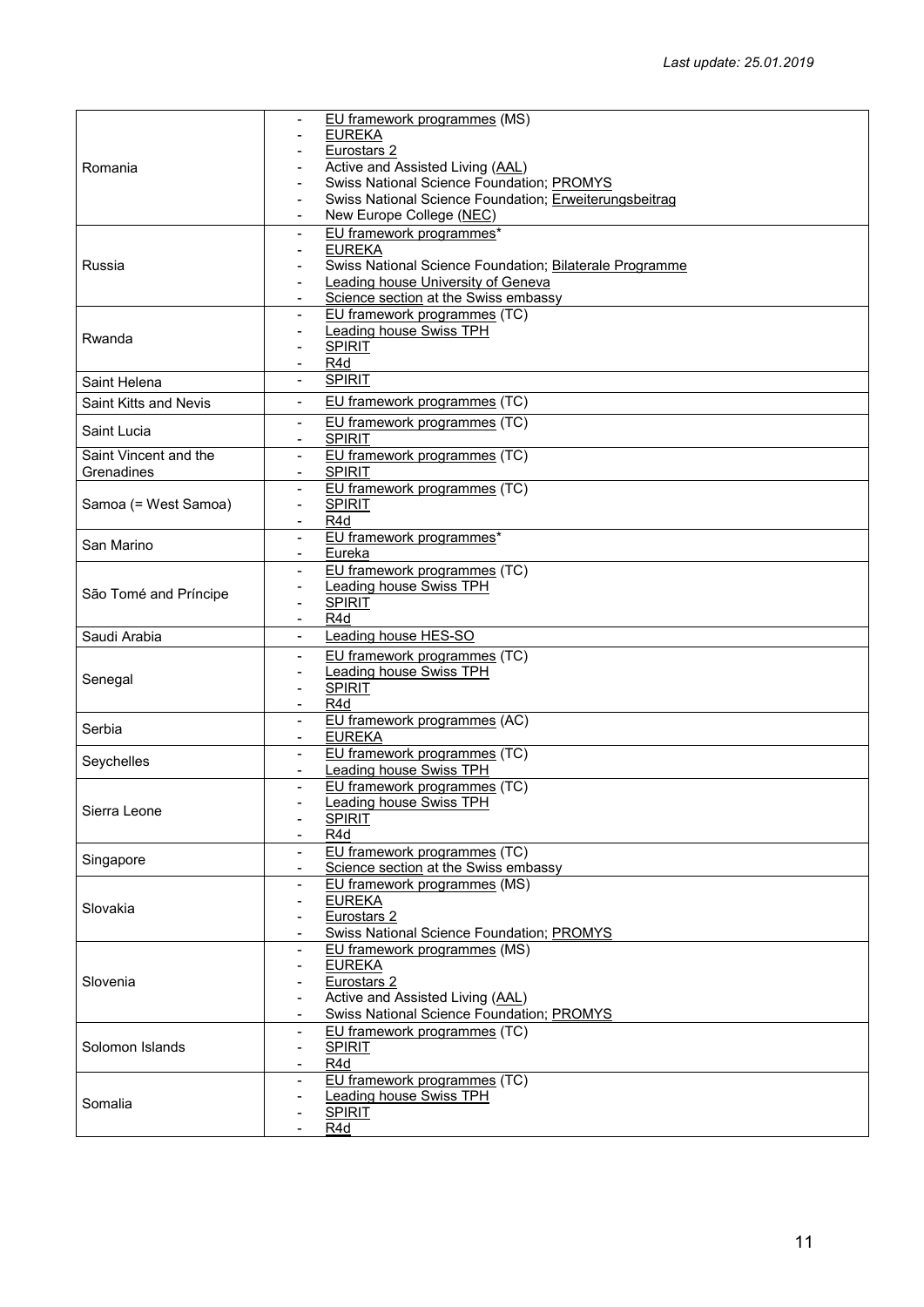|                            | EU framework programmes (TC)                                            |
|----------------------------|-------------------------------------------------------------------------|
|                            | Associated member of EUREKA                                             |
|                            | Eurostars 2                                                             |
| South Africa               | Swiss National Science Foundation; Bilateral programmes                 |
|                            |                                                                         |
|                            | <b>Leading house Swiss TPH</b>                                          |
|                            | R4d                                                                     |
|                            | Science section at the Swiss embassy<br>$\overline{\phantom{a}}$        |
|                            | EU framework programmes*<br>$\blacksquare$                              |
|                            |                                                                         |
|                            | Associated member of EUREKA                                             |
| South Korea (Republic of   | Eurostars 2                                                             |
| Korea)                     | Swiss National Science Foundation; Bilaterale Programme                 |
|                            | <b>Leading house ETH Zurich</b><br>$\blacksquare$                       |
|                            |                                                                         |
|                            | Science section at the Swiss embassy                                    |
| South Sudan                | <b>SPIRIT</b><br>$\blacksquare$                                         |
|                            | EU framework programmes (MS)<br>$\overline{\phantom{a}}$                |
|                            |                                                                         |
|                            | <b>EUREKA</b>                                                           |
| Spain                      | Eurostars 2                                                             |
|                            | Active and Assisted Living (AAL)                                        |
|                            |                                                                         |
|                            | Science counsellors<br>-                                                |
|                            | <b>Leading house ZHAW</b><br>$\overline{\phantom{a}}$                   |
| Sri Lanka                  | <b>SPIRIT</b><br>$\blacksquare$                                         |
|                            |                                                                         |
|                            | R4d                                                                     |
|                            | EU framework programmes (TC)                                            |
|                            | <b>Leading house Swiss TPH</b><br>$\overline{\phantom{a}}$              |
| Sudan                      | <b>SPIRIT</b>                                                           |
|                            | $\blacksquare$                                                          |
|                            | R <sub>4</sub> d                                                        |
|                            | EU framework programmes (TC)<br>$\blacksquare$                          |
| Suriname                   | <b>SPIRIT</b><br>$\overline{\phantom{a}}$                               |
|                            | R4d                                                                     |
|                            |                                                                         |
|                            | EU framework programmes (MS)                                            |
|                            | <b>EUREKA</b>                                                           |
| Sweden                     | Eurostars 2                                                             |
|                            | Active and Assisted Living (AAL)                                        |
|                            |                                                                         |
|                            | Swiss National Science Foundation; International Co-Investigator Scheme |
|                            | EU framework programmes (TC)                                            |
|                            | Leading house HES-SO<br>$\blacksquare$                                  |
| Syria                      |                                                                         |
|                            | <b>SPIRIT</b>                                                           |
|                            |                                                                         |
|                            | R <sub>4</sub> d                                                        |
|                            | $\overline{\phantom{a}}$                                                |
| Taiwan (= Republic of      | EU framework programmes*                                                |
| China)                     | Leading house ETH Zurich<br>$\blacksquare$                              |
|                            | EU framework programmes (TC)<br>$\overline{\phantom{a}}$                |
|                            | <b>Leading house University of Geneva</b>                               |
| Tajikistan                 |                                                                         |
|                            | <b>SPIRIT</b>                                                           |
|                            | R <sub>4</sub> d                                                        |
|                            | EU framework programmes (TC)                                            |
|                            | <b>Leading house Swiss TPH</b>                                          |
| Tanzania                   |                                                                         |
|                            | <b>SPIRIT</b>                                                           |
|                            | R <sub>4</sub> d                                                        |
|                            | Ifakara Health Institute (IHI)                                          |
|                            | EU framework programmes (TC)                                            |
|                            |                                                                         |
| Thailand                   | <b>Leading house ETH Zurich</b>                                         |
|                            | <b>SPIRIT</b>                                                           |
|                            | R <sub>4</sub> d<br>$\blacksquare$                                      |
|                            | EU framework programmes (TC)<br>$\overline{\phantom{a}}$                |
|                            | $\overline{\phantom{a}}$                                                |
| Timor-Leste (= East Timor) | <b>SPIRIT</b>                                                           |
|                            | R4d<br>$\overline{\phantom{a}}$                                         |
|                            | EU framework programmes (TC)<br>$\overline{\phantom{a}}$                |
|                            | <b>Leading house Swiss TPH</b>                                          |
| Togo                       |                                                                         |
|                            | <b>SPIRIT</b>                                                           |
|                            | R4d<br>$\overline{\phantom{a}}$                                         |
| Tokelau                    | <b>SPIRIT</b><br>$\blacksquare$                                         |
|                            | $\overline{\phantom{a}}$                                                |
| Tonga                      | EU framework programmes (TC)                                            |
|                            | <b>SPIRIT</b>                                                           |
|                            | EU framework programmes (AC)                                            |
| Tunisia                    |                                                                         |
|                            | Leading house HES-SO<br>R <sub>4</sub> d<br>$\overline{\phantom{a}}$    |